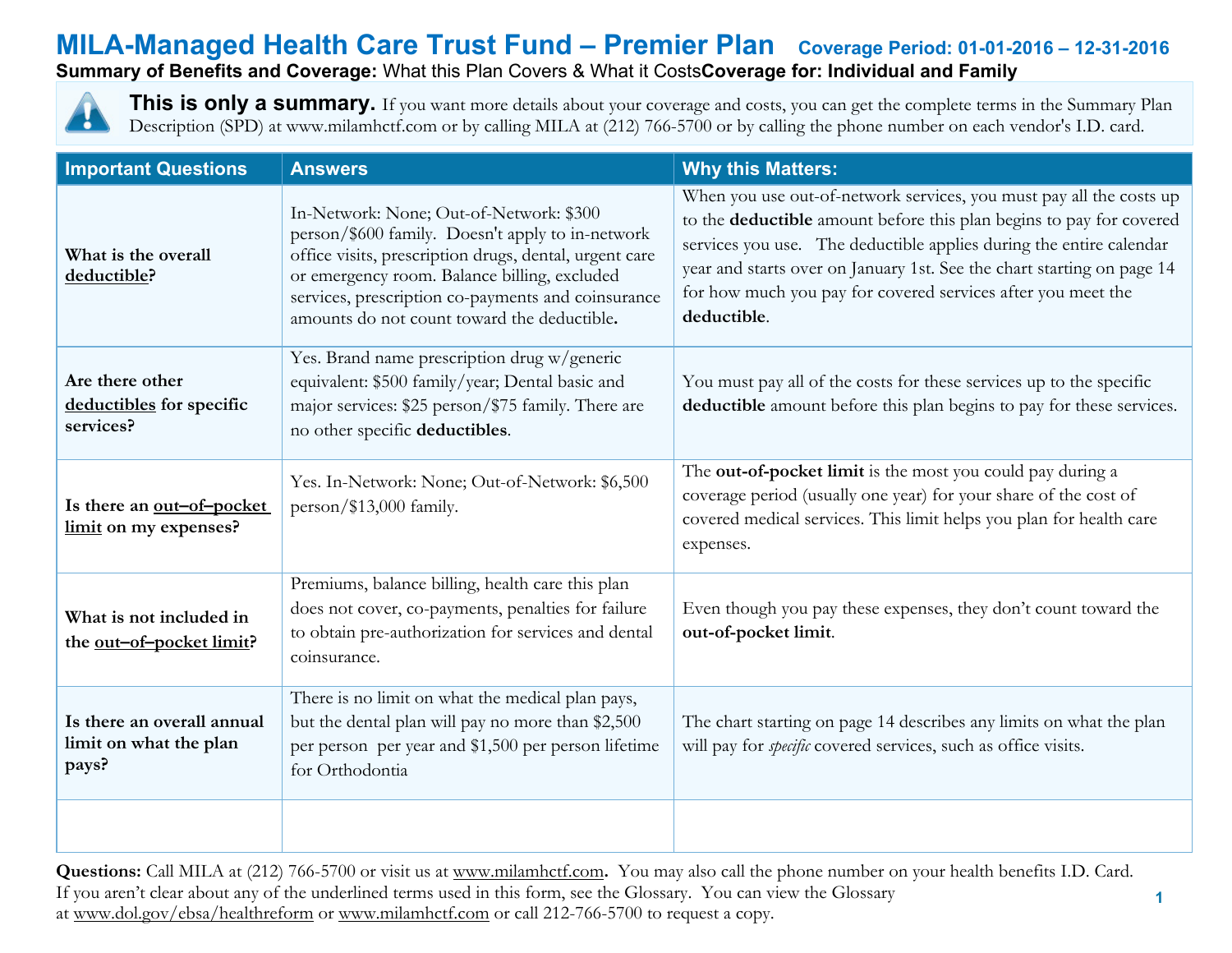### **MILA-Managed Health Care Trust Fund – Premier Plan Coverage Period: 01-01-2016 – 12-31-2016 Summary of Benefits and Coverage:** What this Plan Covers & What it Costs**Coverage for: Individual and Family**

|                             | Udiningiy vi Dononto and Oovorago. What this i fail Oovors & What it OostsOovorago for, murvidan and i anniy |                                                                       |
|-----------------------------|--------------------------------------------------------------------------------------------------------------|-----------------------------------------------------------------------|
| Does this plan use a        | Yes. For a list of in-network providers, see                                                                 | If you use an in-network doctor or other health care provider, this   |
| network of providers?       | www.milamhctf.com or call the number on the                                                                  | plan will pay some or all of the costs of covered services. Be aware, |
|                             | back of the ID card for each vendor.                                                                         | your in-network doctor or hospital may use an out-of-network          |
|                             |                                                                                                              | provider for some services. See the chart starting on page 14 for     |
|                             |                                                                                                              | how this plan pays different kinds of providers.                      |
|                             |                                                                                                              |                                                                       |
|                             |                                                                                                              |                                                                       |
|                             |                                                                                                              |                                                                       |
| Do I need a referral to see | No.                                                                                                          | You can see the specialist you choose without permission from this    |
| a specialist?               |                                                                                                              | plan.                                                                 |
|                             |                                                                                                              |                                                                       |
| Are there services this     | Yes.                                                                                                         | Some of the services this plan does not cover are listed on page 19.  |
| plan doesn't cover?         |                                                                                                              | See your Summary Plan Description (SPD) for additional                |
|                             |                                                                                                              | information about excluded services.                                  |
|                             |                                                                                                              |                                                                       |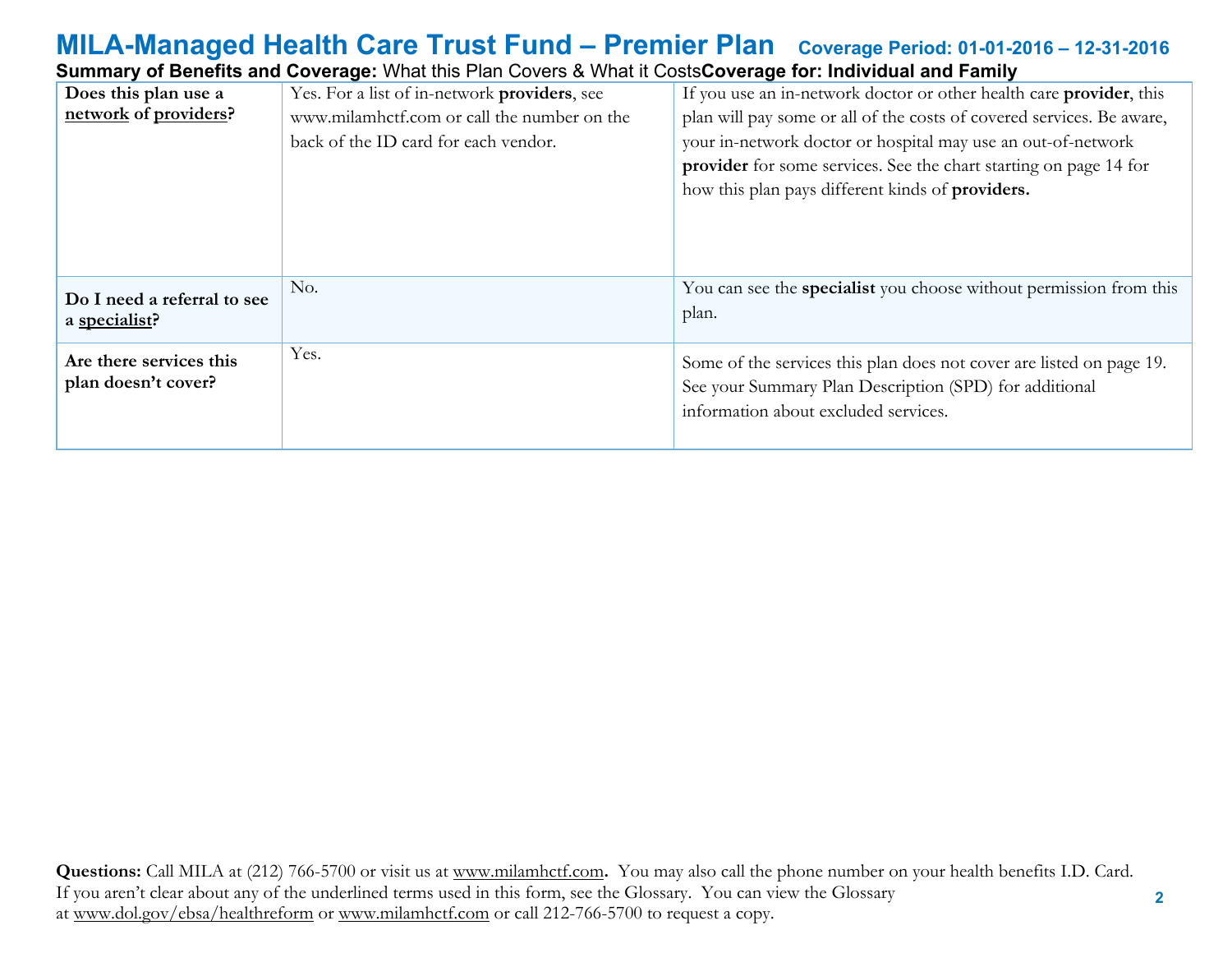### **Summary of Benefits and Coverage:** What this Plan Covers & What it Costs**Coverage for: Individual and Family**

4

- **Copayments** are fixed dollar amounts (for example, \$15) you pay for covered health care, usually when you receive the service.
- **Coinsurance** is *your* share of the costs of a covered service, calculated as a percent of the **allowed amount** for the service. For example, if the plan's **allowed amount** for an overnight hospital stay is \$1,000, your **coinsurance** payment of 40% would be \$400. This may change if you haven't met your **deductible**.
- The amount the plan pays for covered services is based on the **allowed amount**. If an out-of-network **provider** charges more than the **allowed amount**, you may have to pay the difference. For example, if an out-of-network hospital charges \$1,500 for an overnight stay and the **allowed amount** is \$1,000, you may have to pay the \$500 difference. (This is called **balance billing**.)
- This plan may encourage you to use in-network providers by charging you no **deductibles** and lower **copayments** and no **coinsurance** amounts.

| <b>Common</b><br><b>Medical Event</b>                        | <b>Services You May Need</b>                        | <b>Your Cost If You Use an</b><br><b>In-network Provider</b>                                                                                            | <b>Your Cost If</b><br><b>You Use an</b><br><b>Out-of-network</b><br><b>Provider</b> | <b>Limitations &amp; Exceptions</b>                                                                                                                                              |
|--------------------------------------------------------------|-----------------------------------------------------|---------------------------------------------------------------------------------------------------------------------------------------------------------|--------------------------------------------------------------------------------------|----------------------------------------------------------------------------------------------------------------------------------------------------------------------------------|
|                                                              | Primary care visit to treat an<br>injury or illness | \$15 copay/visit                                                                                                                                        | 40% coinsurance<br>after deductible                                                  | $OB/GYN$ is covered as specialist for<br>illness-related care.                                                                                                                   |
|                                                              | Specialist visit                                    | $$30$ copay/visit                                                                                                                                       | 40% coinsurance<br>after deductible                                                  |                                                                                                                                                                                  |
| If you visit a health<br>care provider's office<br>or clinic | Other practitioner office visit                     | \$30 copay/visit for acupuncture;<br>\$10/visit for short term<br>rehabilitation therapy,<br>chiropractic and office visits for<br>diagnostic radiology | 40% coinsurance<br>after deductible                                                  | Chiropractic limited to 60 visits per year,<br>in- and out-of-network combined.<br>Acupuncture is available in-network only<br>and limited to \$80 maximum benefit per<br>visit. |
|                                                              | Preventive<br>care/screening/immunization           | PCP - \$15 copay/visit; Specialist<br>- \$30 copay/visit<br>Immunization - No charge                                                                    | Not covered                                                                          | Age and frequency limits apply. Not<br>covered out-of-network.                                                                                                                   |
| If you have a test                                           | Diagnostic test (x-ray, blood<br>work)              | No charge; \$10 copay/visit if<br>performed in physician office as<br>part of office visit and for<br>diagnostic radiology                              | 40% coinsurance<br>after deductible                                                  | No additional charge after office visit<br>copay if given during office visit.                                                                                                   |

**Questions:** Call MILA at (212) 766-5700 or visit us at [www.milamhctf.com](http://www.milamhctf.com/)**.** You may also call the phone number on your health benefits I.D. Card. If you aren't clear about any of the underlined terms used in this form, see the Glossary. You can view the Glossary at [www.dol.gov/ebsa/healthreform](http://www.dol.gov/ebsa/healthreform) or [www.milamhctf.com](http://www.milamhctf.com/) or call 212-766-5700 to request a copy.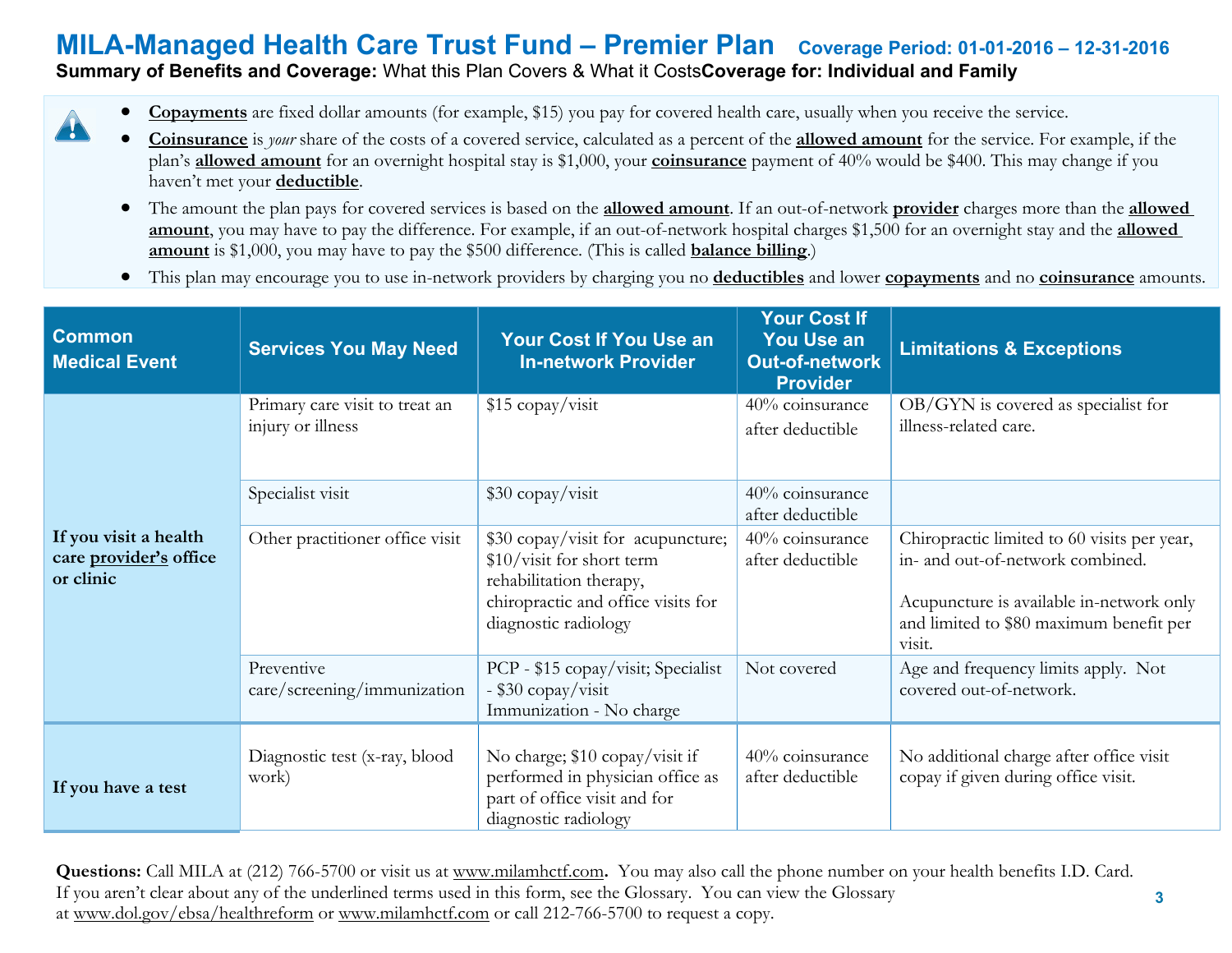| <b>Common</b><br><b>Medical Event</b>                                                                                                 | <b>Services You May Need</b>                 | <b>Your Cost If You Use an</b><br><b>In-network Provider</b>                               | <b>Your Cost If</b><br><b>You Use an</b><br><b>Out-of-network</b><br><b>Provider</b>                                     | <b>Limitations &amp; Exceptions</b>                                                                                                                                                                                                               |
|---------------------------------------------------------------------------------------------------------------------------------------|----------------------------------------------|--------------------------------------------------------------------------------------------|--------------------------------------------------------------------------------------------------------------------------|---------------------------------------------------------------------------------------------------------------------------------------------------------------------------------------------------------------------------------------------------|
|                                                                                                                                       | Imaging (CT/PET scans,<br>MRI <sub>s</sub> ) | No charge; \$10 copay/visit if<br>performed in physician office as<br>part of office visit | 40% coinsurance<br>after deductible                                                                                      | Failure to obtain pre-authorization will<br>result in 20% reduction in benefits. No<br>additional charge after office visit copay if<br>given during office visit.                                                                                |
|                                                                                                                                       | Generic drugs                                | Retail and Mail Order: \$5<br>copay/prescription                                           | Retail only: \$5<br>copay/prescriptio<br>n plus additional<br>cost for out-of-<br>network<br>pharmacy; no mail<br>order  | Retail up to 30-day supply plus one refill.<br>Mail order up to 90-day supply; must be<br>used after one refill at retail. All<br>maintenance drugs must go through CVS<br>mail order or the CVS Maintenance<br>Choice Program.                   |
| If you need drugs to<br>treat your illness or<br>condition<br>More information about<br>prescription drug<br>coverage is available at | Preferred brand drugs                        | Retail: \$10 copay/prescription;<br>Mail Order: \$15<br>copay/prescription                 | Retail only: \$10<br>copay/prescriptio<br>n plus additional<br>cost for out-of-<br>network<br>pharmacy; no mail<br>order | Some medications require prior approval<br>from Caremark. Brand name drugs with<br>generic equivalent (multi-source drugs)<br>subject to \$500 deductible plus excess cost<br>of multi-source drug.                                               |
| www.caremark.com                                                                                                                      | Non-preferred brand drugs                    | Retail: \$25 copay/prescription;<br>Mail Order: \$50<br>copay/prescription                 | Retail only: \$25<br>copay/prescriptio<br>n plus additional<br>cost for out-of-<br>network<br>pharmacy; no mail<br>order | Must submit claim to Caremark for out-of-<br>network retail pharmacy. Responsible for<br>the copay and additional cost between<br>what the prescription would have cost at<br>in-network pharmacy and the cost at the<br>out-of-network pharmacy. |

**Summary of Benefits and Coverage:** What this Plan Covers & What it Costs**Coverage for: Individual and Family**

**Questions:** Call MILA at (212) 766-5700 or visit us at [www.milamhctf.com](http://www.milamhctf.com/)**.** You may also call the phone number on your health benefits I.D. Card. If you aren't clear about any of the underlined terms used in this form, see the Glossary. You can view the Glossary at [www.dol.gov/ebsa/healthreform](http://www.dol.gov/ebsa/healthreform) or [www.milamhctf.com](http://www.milamhctf.com/) or call 212-766-5700 to request a copy.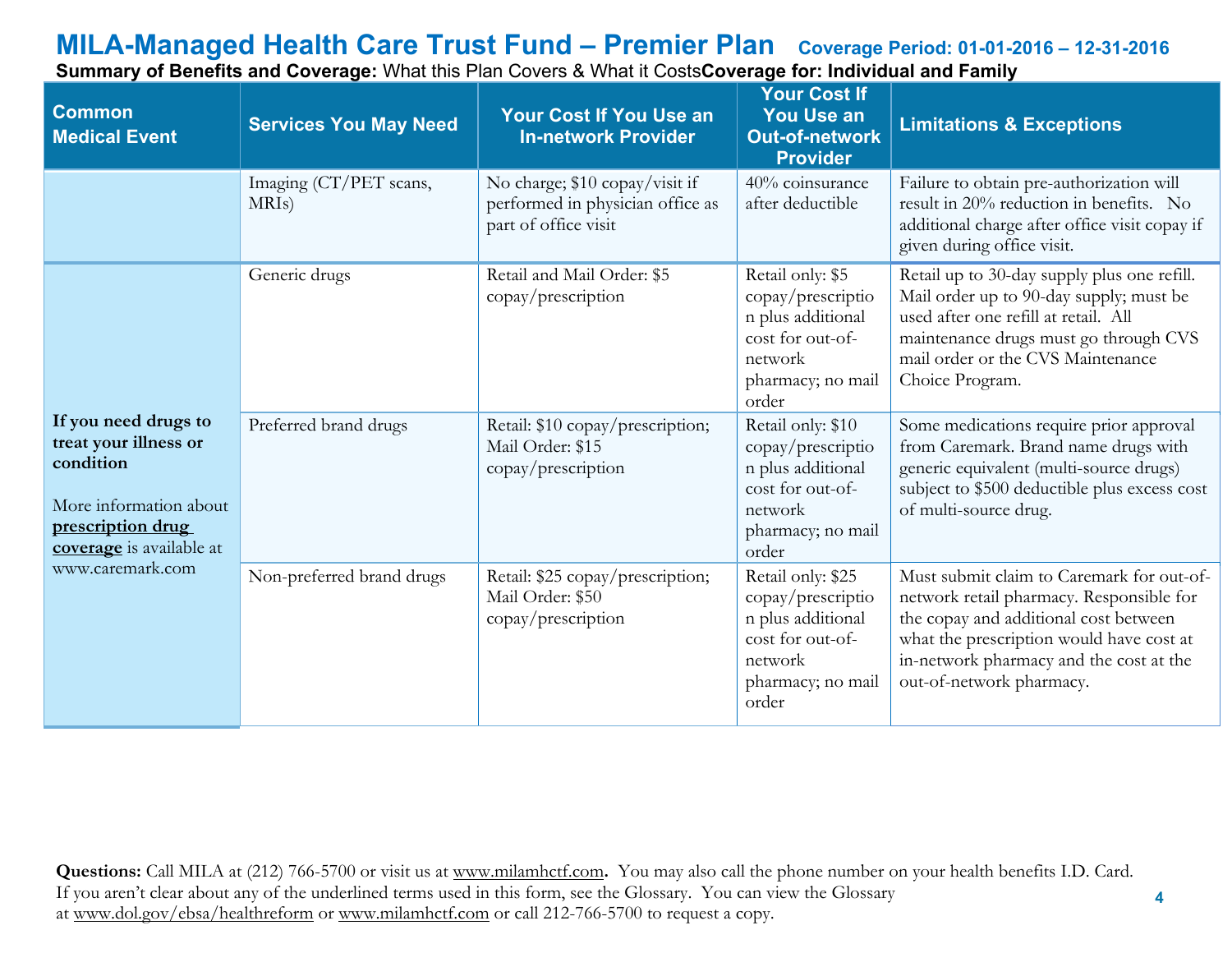**Common Medical Event Services You May Need Your Cost If You Use an In-network Provider Your Cost If You Use an Out-of-network Provider Limitations & Exceptions** Specialty drugs Generic: Retail \$5 Preferred brand: Retail \$ 10 Non-preferred brand: Retail \$25 See Limitations and Exceptions Must submit claim to Caremark for out-ofnetwork retail pharmacy. Responsible for the copay and additional cost between what the prescription would have cost at In-network pharmacy and the cost at the out-of-network pharmacy. Please call the number on the back of your I.D. card for more information on Specialty Drugs. **If you have outpatient surgery** Facility fee (e.g., ambulatory surgery center) No Charge  $40\%$  coinsurance after deductible Includes outpatient surgery and nonsurgery facility charges. Physician/surgeon fees No Charge 40% coinsurance after deductible Failure to obtain pre-authorization will result in 20% reduction in benefits for certain surgeries/procedures. 50% reduction of charges to the surgery of lesser charge for multiple surgeries performed during one operating session. **If you need immediate medical attention** Emergency room services If true emergency, \$25 copay/visit If true emergency,  $\frac{25}{25} \frac{1}{\frac{11}{25} \text{ copay/vist}}$  Emergency room coverage is only for a valid emergency. Copay waived if admitted within 24 hrs. Emergency medical<br>transportation No charge  $\begin{array}{c|c}\n\hline\n\text{No charge} & \text{Licensed amplitude to and from nearest}\n\end{array}$ covered treatment facility Urgent care  $$25 \text{ copay}/\text{visit}$  \$25 copay/visit Copay waived if admitted within 24 hrs. **If you have a hospital stay** Facility fee (e.g., hospital No charge 40% coinsurance after deductible after deductible Failure to obtain pre-authorization will result in 20% reduction in benefits. Limited to semi-private room negotiated rate.

**Summary of Benefits and Coverage:** What this Plan Covers & What it Costs**Coverage for: Individual and Family**

**Questions:** Call MILA at (212) 766-5700 or visit us at [www.milamhctf.com](http://www.milamhctf.com/)**.** You may also call the phone number on your health benefits I.D. Card. If you aren't clear about any of the underlined terms used in this form, see the Glossary. You can view the Glossary at [www.dol.gov/ebsa/healthreform](http://www.dol.gov/ebsa/healthreform) or [www.milamhctf.com](http://www.milamhctf.com/) or call 212-766-5700 to request a copy.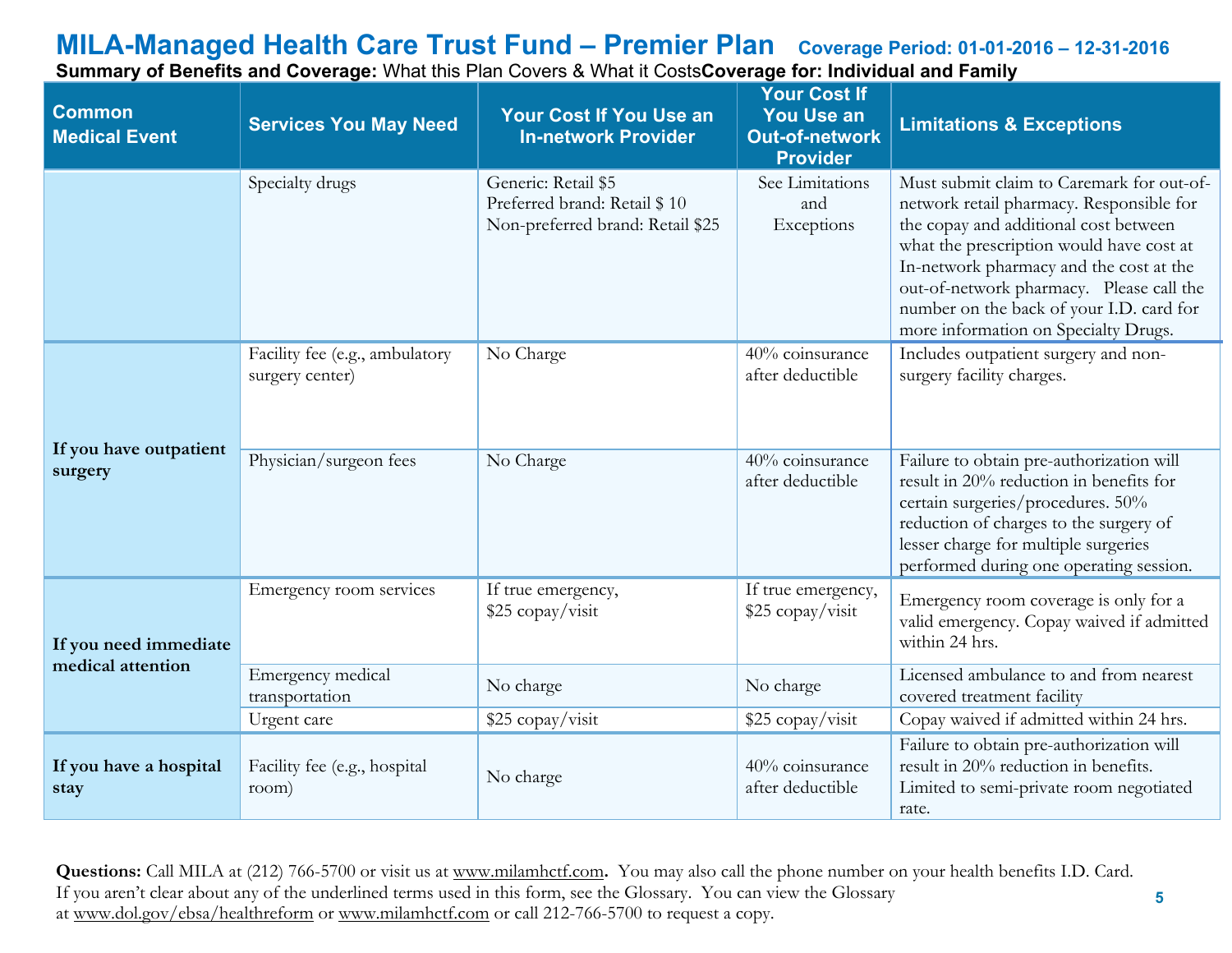| <b>Common</b><br><b>Medical Event</b>                                           | <b>Services You May Need</b>                    | <b>Your Cost If You Use an</b><br><b>In-network Provider</b>            | <b>Your Cost If</b><br><b>You Use an</b><br><b>Out-of-network</b><br><b>Provider</b> | <b>Limitations &amp; Exceptions</b>                                                                                                                 |
|---------------------------------------------------------------------------------|-------------------------------------------------|-------------------------------------------------------------------------|--------------------------------------------------------------------------------------|-----------------------------------------------------------------------------------------------------------------------------------------------------|
|                                                                                 | Physician/surgeon fee                           | No charge                                                               | 40% coinsurance<br>after deductible                                                  | 50% reduction of charges to the surgery of<br>lesser charge for multiple surgeries<br>performed during one operating session.                       |
|                                                                                 | Mental/Behavioral health<br>outpatient services | \$15 co-pay/office visit, no<br>charge for other outpatient<br>services | 40% coinsurance<br>after deductible                                                  | Includes individual, group and intensive<br>outpatient treatment. Intensive outpatient<br>treatment must be approved by Cigna<br>Behavioral Health. |
| If you have mental<br>health, behavioral<br>health, or substance<br>abuse needs | Mental/Behavioral health<br>inpatient services  | No charge                                                               | 40% coinsurance<br>after deductible                                                  | Failure to obtain pre-authorization will<br>result in 20% reduction in benefits.<br>Limited to semi-private room negotiated<br>rate.                |
|                                                                                 | Substance use disorder<br>outpatient services   | \$15 co-pay/office visit, no<br>charge for other outpatient<br>services | 40% coinsurance<br>after deductible                                                  | Includes individual, group and intensive<br>outpatient treatment. Intensive outpatient<br>treatment must be approved by Cigna<br>Behavioral Health. |
|                                                                                 | Substance use disorder<br>inpatient services    | No charge                                                               | 40% coinsurance<br>after deductible                                                  | Includes individual, group and intensive<br>outpatient treatment. Intensive outpatient<br>treatment must be approved by Cigna<br>Behavioral Health. |
| If you are pregnant                                                             | Prenatal and postnatal care                     | \$15 copay to confirm pregnancy;<br>no charge for subsequent visits     | 40% coinsurance<br>after deductible                                                  | Copay only applies to first visit to confirm<br>pregnancy.                                                                                          |
|                                                                                 | Delivery and all inpatient<br>services          | No charge                                                               | 40% coinsurance<br>after deductible                                                  | Includes inpatient hospital and birthing<br>center; nurse midwives in-network only.                                                                 |

**Summary of Benefits and Coverage:** What this Plan Covers & What it Costs**Coverage for: Individual and Family**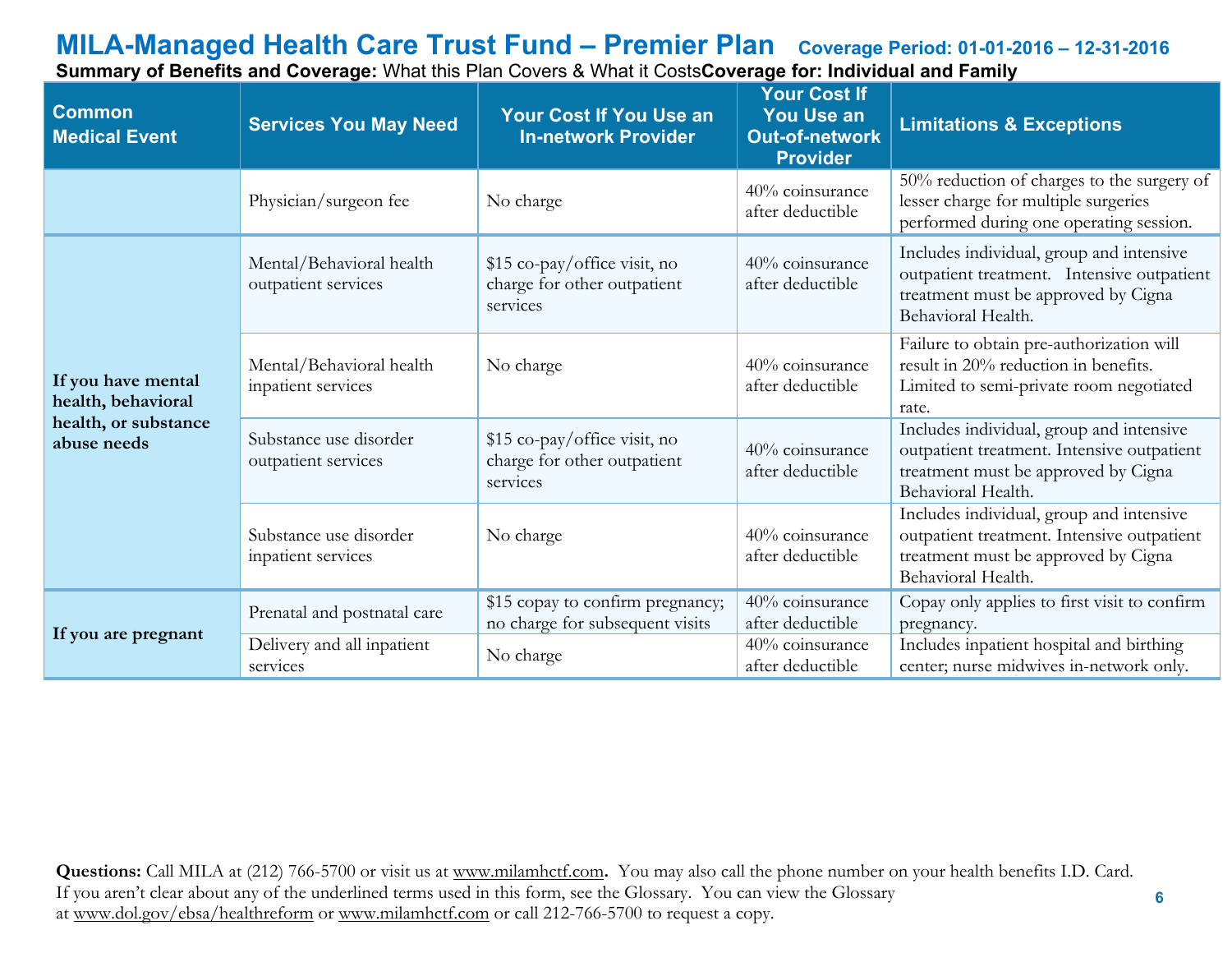| <b>Common</b><br><b>Medical Event</b>     | <b>Services You May Need</b> | <b>Your Cost If You Use an</b><br><b>In-network Provider</b>                                                                | <b>Your Cost If</b><br><b>You Use an</b><br><b>Out-of-network</b><br><b>Provider</b>     | <b>Limitations &amp; Exceptions</b>                                                                                                                                                                                                                           |
|-------------------------------------------|------------------------------|-----------------------------------------------------------------------------------------------------------------------------|------------------------------------------------------------------------------------------|---------------------------------------------------------------------------------------------------------------------------------------------------------------------------------------------------------------------------------------------------------------|
|                                           | Home health care             | No charge                                                                                                                   | 40% coinsurance<br>after deductible                                                      | 120-days maximum/calendar year. 4 hours<br>$=$ 1 visit. Failure to obtain pre-<br>authorization will result in 20% reduction<br>in benefits.                                                                                                                  |
| If you need help                          | Rehabilitation services      | \$10 copay/visit, outpatient; no<br>charge for inpatient skilled<br>nursing facility (SNF), rehab and<br>sub-acute facility | 40% coinsurance<br>after deductible                                                      | Short-term outpatient rehab limited to<br>combined total of 60 visits/year. Inpatient<br>SNF, rehab and sub-acute facility limited<br>to combined total of 100 days/year.<br>Failure to obtain pre-authorization will<br>result in 20% reduction in benefits. |
| recovering or have                        | Habilitation services        | Not covered                                                                                                                 | Not covered                                                                              | You must pay 100% of these expenses                                                                                                                                                                                                                           |
| other special health<br>needs             | Skilled nursing care         | No charge for inpatient skilled<br>nursing facility (SNF) or sub-<br>acute facility                                         | 40% coinsurance<br>after deductible                                                      | Inpatient SNF, rehab and sub-acute facility<br>limited to combined total of 100<br>days/year. Failure to obtain pre-<br>authorization will result in 20% reduction<br>in benefits.                                                                            |
|                                           | Durable medical equipment    | No charge                                                                                                                   | 40% coinsurance<br>after deductible                                                      | Limited to approved equipment.                                                                                                                                                                                                                                |
|                                           | Hospice service              | No charge                                                                                                                   | 40% coinsurance<br>after deductible                                                      | Failure to obtain pre-authorization will<br>result in 20% reduction in benefits.<br>Maximum 180-days/lifetime.                                                                                                                                                |
|                                           | Eye exam                     | \$10 copay/exam                                                                                                             | Balances over \$30                                                                       | One exam/12 months (with dilation and<br>refraction as necessary). Out-of-network<br>maximum of \$30 per exam.                                                                                                                                                |
| If your child needs<br>dental or eye care | Glasses                      | \$15 copay/glasses plus 80% of<br>balance over \$100                                                                        | Frames - No<br>charge up to \$40;<br>Lenses - no charge<br>up to \$25 (single<br>vision) | Frames - one/every 24 months; lenses -<br>one/every 12 months. Out-of-network<br>limit of \$40 for frames and \$25 for single<br>vision lenses                                                                                                                |

**Summary of Benefits and Coverage:** What this Plan Covers & What it Costs**Coverage for: Individual and Family**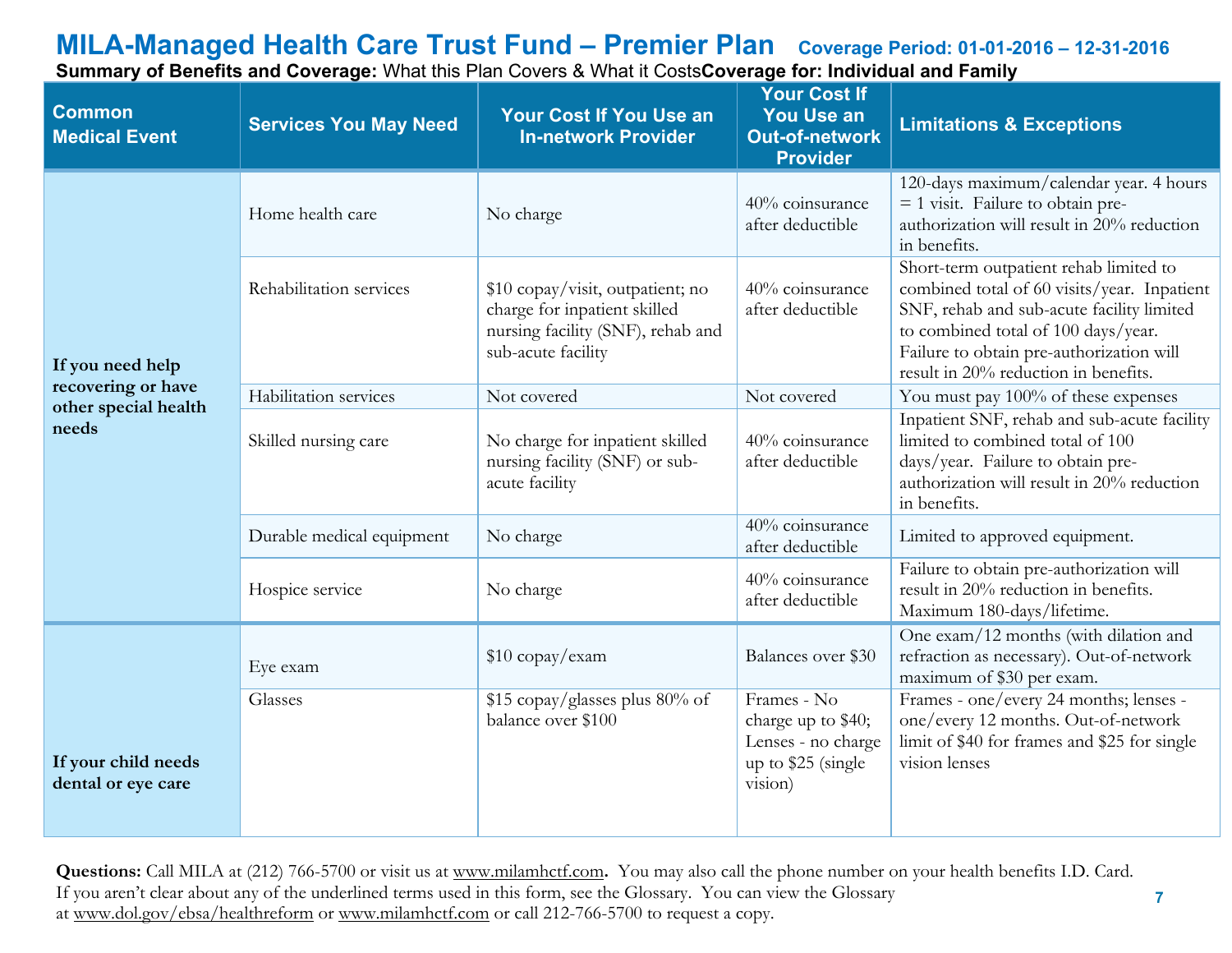**Summary of Benefits and Coverage:** What this Plan Covers & What it Costs**Coverage for: Individual and Family**

| <b>Common</b><br><b>Medical Event</b> | <b>Services You May Need</b> | <b>Your Cost If You Use an</b><br><b>In-network Provider</b> | <b>Your Cost If</b><br>You Use an<br><b>Out-of-network</b><br><b>Provider</b> | <b>Limitations &amp; Exceptions</b>                                                                                                                     |
|---------------------------------------|------------------------------|--------------------------------------------------------------|-------------------------------------------------------------------------------|---------------------------------------------------------------------------------------------------------------------------------------------------------|
|                                       | Dental check-up              | No Charge                                                    | No Charge up to<br>allowable amount                                           | Limit $2$ /year. For out-of-network<br>providers, you are responsible for<br>difference between allowable amount and<br>out-of-network dentist charges. |

## **Excluded Services & Other Covered Services:**

| Services Your Plan Does NOT Cover (This isn't a complete list. Check your policy or plan document for other excluded services.)                          |                                                                                                                      |                                                                                                                   |  |  |
|----------------------------------------------------------------------------------------------------------------------------------------------------------|----------------------------------------------------------------------------------------------------------------------|-------------------------------------------------------------------------------------------------------------------|--|--|
| • Cosmetic surgery (except for accidental injury<br>or congenital abnormality of dependent child)<br>• Habilitation services<br>$\bullet$ Hearing aids   | • Infertility treatment (aids to conception,<br>actual or attempted impregnation or other<br>fertilization expenses) | $\bullet$ Long-term care<br>• Weight loss programs (discounts available<br>through Cigna Healthy Rewards Program) |  |  |
| Other Covered Services (This isn't a complete list. Check your policy or plan document for other covered services and your costs for these<br>services.) |                                                                                                                      |                                                                                                                   |  |  |

● Acupuncture (all conditions including acupressure to max of \$80 benefit/visit, innetwork only)

● Bariatric surgery (if medically necessary)

● Chiropractic care (excludes massage therapy; maximum of 60 visits/year)

- Dental care (Adult) (annual benefit maximum \$2,500 and lifetime maximum orthodontia benefit of \$1, 500)
- Non-emergency care when traveling outside the U.S. (limited to residents of US)
- Private-duty nursing (outpatient, 70 visits/year; one visit  $=$  4 hours)
- Routine eye care (Adult) (exams one/12 mos., frames one/24 mos., lenses one/12 mos.)
- Routine foot care (\$1,000 max/calendar year)

 **8**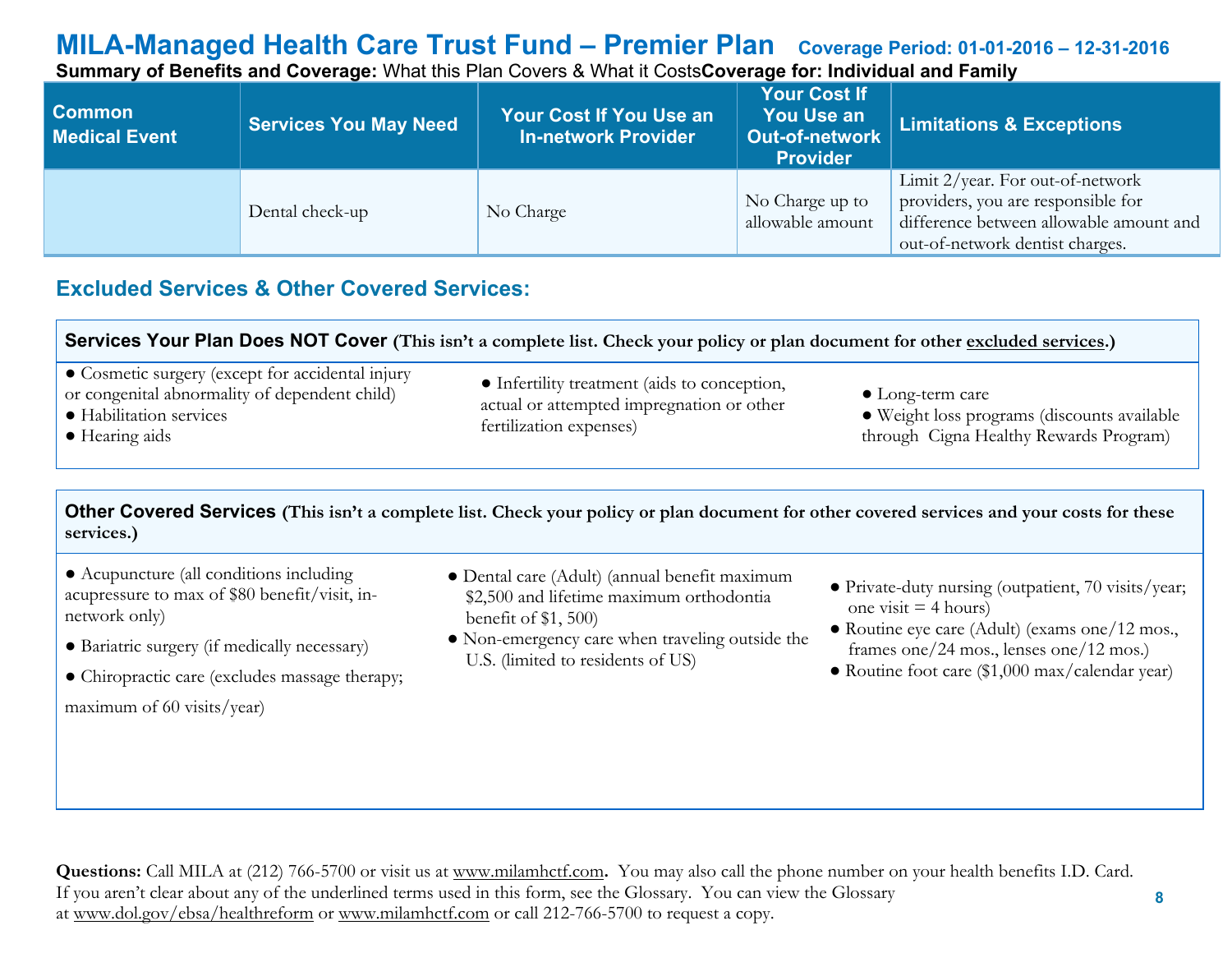## **MILA-Managed Health Care Trust Fund – Premier Plan Coverage Period: 01-01-2016 – 12-31-2016 Summary of Benefits and Coverage:** What this Plan Covers & What it Costs**Coverage for: Individual and Family**

### **Your Rights to Continue Coverage:**

If you lose coverage under the Plan, then, depending upon the circumstances, Federal and State laws may provide protections that allow you to keep health coverage. Any such rights may be limited in duration and will require you to pay a premium. Other limitations on your rights to continue coverage may also apply.

For more information on your rights to continue coverage, contact the Plan at MILA Managed Healthcare Trust Fund, 111 Broadway, Suite 502, New York, NY 10006-1901; Phone (212) 766-5700. You may also contact your state insurance department, the U.S. Department of Labor, Employee Benefits Security Administration at 1-866-444-EBSA (3272) or www.dol.gov/ebsa/healthreform, or the U.S. Department of Health and Human Services at 1-877- 267-2323, option 4, x61565 or www.cciio.cms.gov.

### **Your Grievance and Appeals Rights:**

If you lose coverage under the Plan, then, depending upon the circumstances, Federal and State laws may provide protections that allow you to keep health coverage. Any such rights may be limited in duration and will require you to pay a premium. Other limitations on your rights to continue coverage may also apply. For more information on your rights to continue coverage, contact the Plan at MILA Managed Healthcare Trust Fund, 111 Broadway, Suite 502, New York, NY 10006-1901; Phone (212) 766-5700. You may also contact your state insurance department, the U.S. Department of Labor, Employee Benefits Security Administration at 1-866-444-EBSA (3272) or www.dol.gov/ebsa/healthreform, or the U.S. Department of Health and Human Services at 1-877-267-2323, option 4, x61565 or www.cciio.cms.gov.

## **Does this Coverage Provide Minimum Essential Coverage?**

The Affordable Care Act requires most people to have health care coverage that qualifies as "minimum essential coverage." **This plan does provide minimum essential coverage.** 

## **Does this Coverage Meet the Minimum Value Standard?**

The Affordable Care Act establishes a minimum value standard of benefits of a health plan. The minimum value standard is 60% (actuarial value). **This health coverage does meet the minimum value standard for the benefits it provides.** 

## **Language Access Services:**

 SPANISH (Español): Para obtener asistencia en Español, llame al 212-766-5700. TAGALOG (Tagalog): Kung kailangan ninyo ang tulong sa Tagalog tumawag sa 212-766-5700. NAVAJO (Dine): Dinek'ehgo shika at'ohwol ninisingo, kwiijigo holne' 212-766-5700. CHINESE (中文): 如果需要中文的帮助,请拨打这个号码 212-766-5700.

–––––––––––––––*To see examples of how this plan might cover costs for a sample medical situation, see the next page.–––––––––––*–––––––––––

 **9**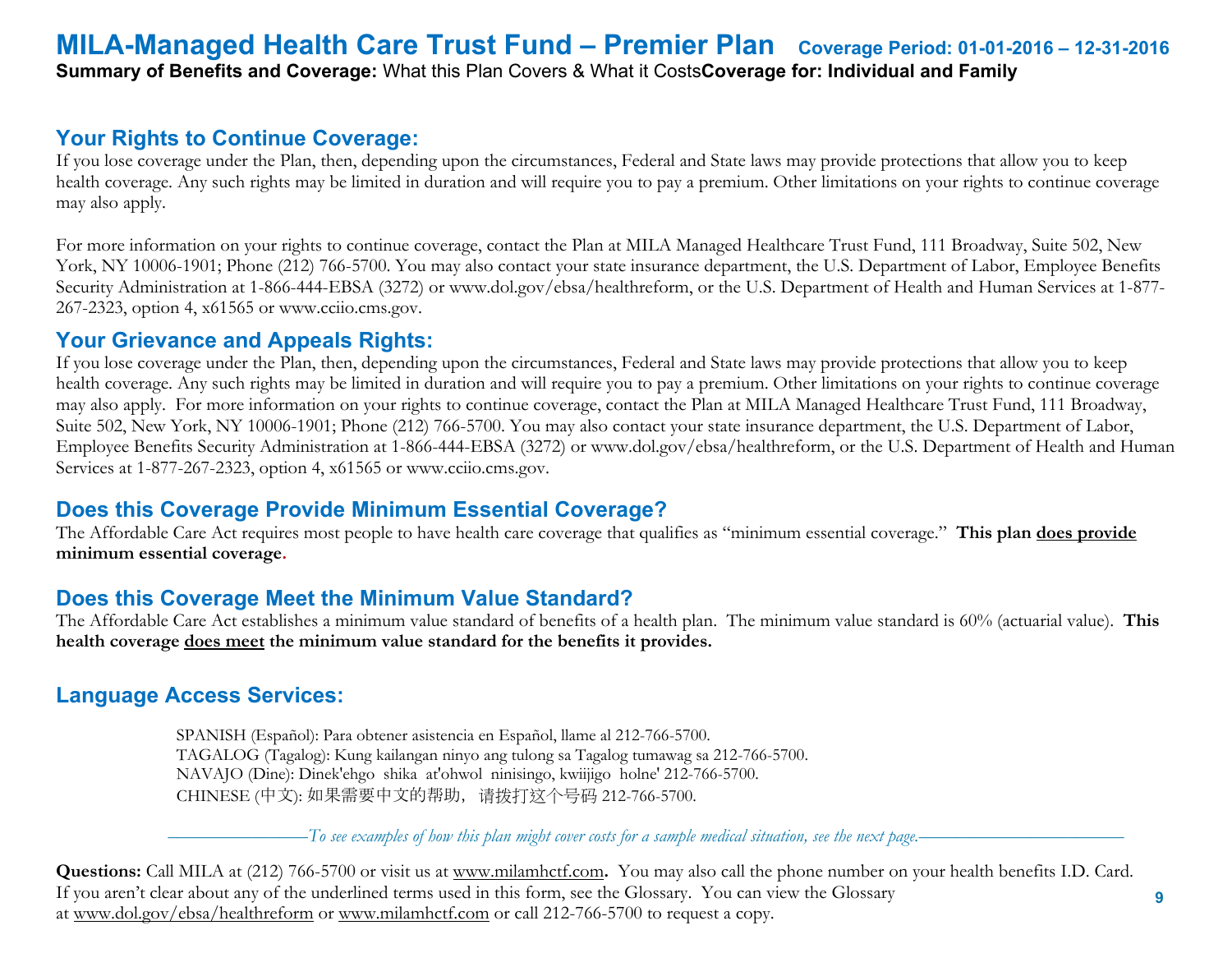**Summary of Benefits and Coverage:** What this Plan Covers & What it Costs**Coverage for: Individual and Family**

## **About these Coverage Examples:**

These examples show how this plan might cover medical care in given situations. Use these examples to see, in general, how much financial protection a sample patient might get if they are covered under different plans.



**This is not a cost estimator.** 

Don't use these examples to estimate your actual costs under this plan. The actual care you receive will be different from these examples, and the cost of that care will also be different.

See the next page for important information about these examples.

**Having a baby** (normal delivery)

- Amount owed to providers: \$7,540
- **Plan pays** \$7,480
- **Patient pays** \$60

#### **Sample care costs:**

| Hospital charges (mother)           | \$2,700 |
|-------------------------------------|---------|
| Routine obstetric care              | \$2,100 |
| Hospital charges (baby)             | \$900   |
| Anesthesia                          | \$900   |
| Laboratory tests                    | \$500   |
| Prescriptions                       | \$200   |
| Radiology                           | \$200   |
| Vaccines, other preventive          | \$40    |
|                                     |         |
| Total                               | \$7,540 |
| <b>Patient pays:</b><br>Deductibles | \$0     |
| Copays                              | \$30    |
| Coinsurance                         | \$0     |
| Limits or exclusions                | \$30    |
| Total                               | \$60    |

#### **Managing type 2 diabetes** (routine maintenance of a well-controlled condition)

#### ■ **Amount owed to providers: \$5,400**

- **Plan pays** \$4,910
- **Patient pays** \$490

#### **Sample care costs:**

| Prescriptions                  | \$2,900 |
|--------------------------------|---------|
| Medical Equipment and Supplies | \$1,300 |
| Office Visits and Procedures   | \$700   |
| Education                      | \$300   |
| Laboratory tests               | \$100   |
| Vaccines, other preventive     | \$100   |
| Total                          | \$5,400 |

### **Patient pays:**

| Deductibles          |       |
|----------------------|-------|
| Copays               | \$410 |
| Coinsurance          |       |
| Limits or exclusions | \$80  |
| Total                | \$490 |

**NOTE: The Coverage Examples are based on treatment which the government assumes the average patient will require. The costs which a MILA participant will pay will depend upon the actual treatment he or she receives.**